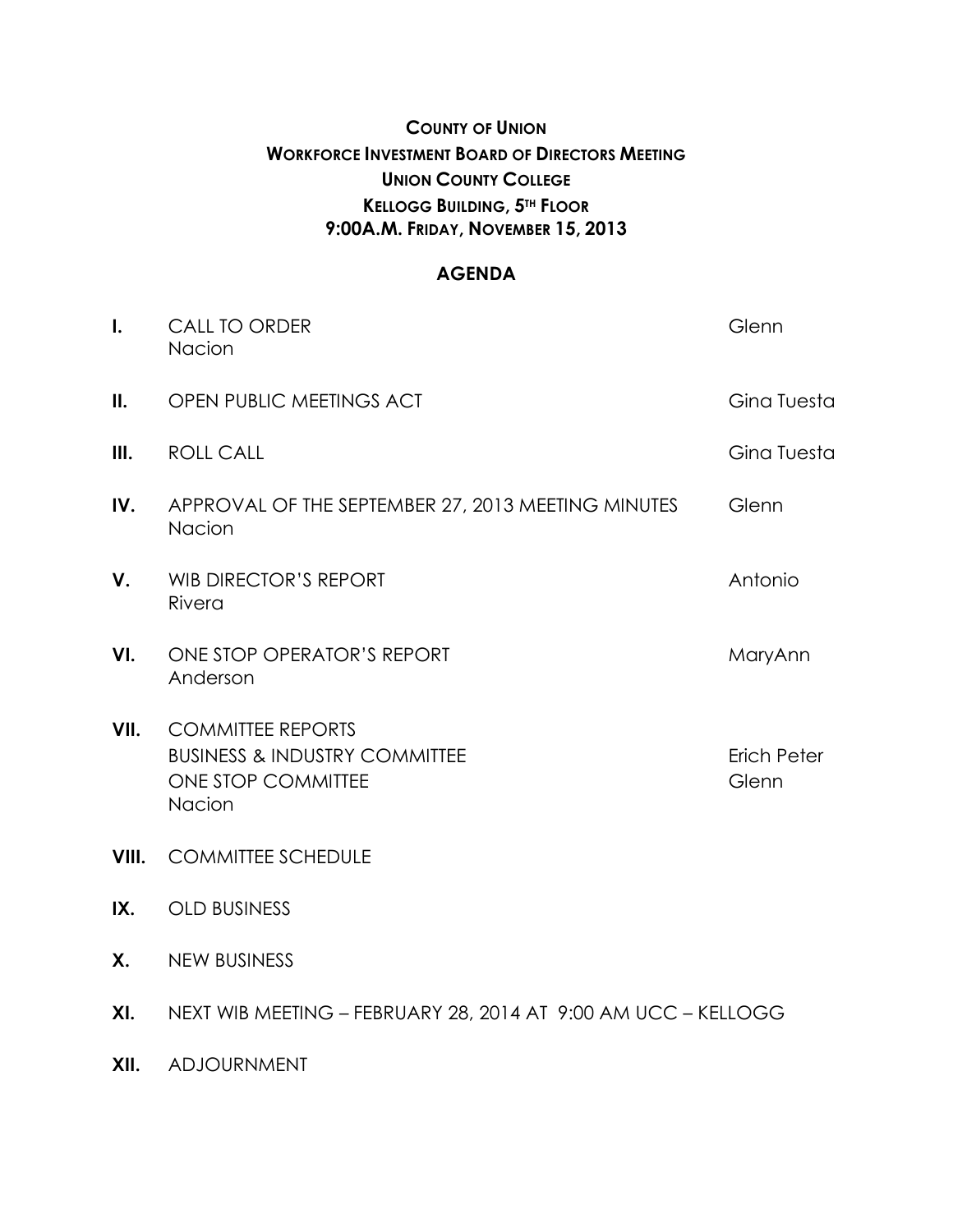#### COUNTY OF UNION WORKFORCE INVESTMENT BOARD Union County College, Kellogg Building Room K-519, Elizabeth, NJ November 15, 2013 Meeting

#### **ATTENDANCE**

#### **Board Members Present:**

Glenn Nacion, Trinitas Regional Medical Center **(Chair)** Erich Peter, Union County Economic Development Corp. **(Secretary)** Gary Alessio, Print Tech MaryAnn Anderson, One-Stop Operator Elizabeth Bennett, Evergreen Partners, Inc. James R. Brady, The Savor Group, LLC Roberto Camacho, Investors Bank Monica Chenault-Kilgore, The Chenault Group, Inc. Philip Connelly, Kean University Juan Carlos Dominguez, J.J.J Distributors Gloria Durham, Genesis Healthcare Solutions Alberto Goncalves, AZAD Companies Eugena Hamlett, Hamlett Management. LLC Jacques Howard, City of Plainfield-Dept. of Economic Development Anadir Liranzo, Omega Maintenance Corp. Kevin Lynott, AGL Resources/Elizabethtown Gas Myrna Pinckney, NJ Div. of Vocational Rehabilitation Services Stan Robinson Jr., SHR Marketing, LLC

#### **Board Members Absent:**

Anna Belin-Pyles, Superintendent of Plainfield Public Schools Charles Gillon, Division of Social Services Christopher Morreale, FedEx Donna Dedinsky, Wakefern Food Corporation Eileen Leahey, PSE&G Gary Pfarr, IBEW John Perry, Council for Airport Opportunities Dr. Kathleen Serafino, Union County Superintendent of Schools Dr. Margaret McMenamin, Union County College Mark Bocchieri, Verizon New Jersey Mark Flamendorf, The McConnell Leadership Group Noel Christmas, Utilities Workers Union of America Local 601 Pamela Capaci, HSAC Chair / Prevention Links Peter Capodice, Union County Vocational Technical Schools Pat Dobson, Plainfield One-Stop / Workforce New Jersey Richard Capac, Leaf Group, LLC Sandra McLachlan, Phillips66 Bayway Refinery Carlos Valdes, Comcast **(Vice-Chair)**

#### **County of Union:**

William Reyes, Jr., Deputy County Manager Frank Guzzo, Union County Human Services Antonio Rivera, Director, Workforce Investment Board Lisa Bonanno, Workforce Investment Board Phil Kandl, Workforce Investment Board Gina Tuesta, Workforce Investment Board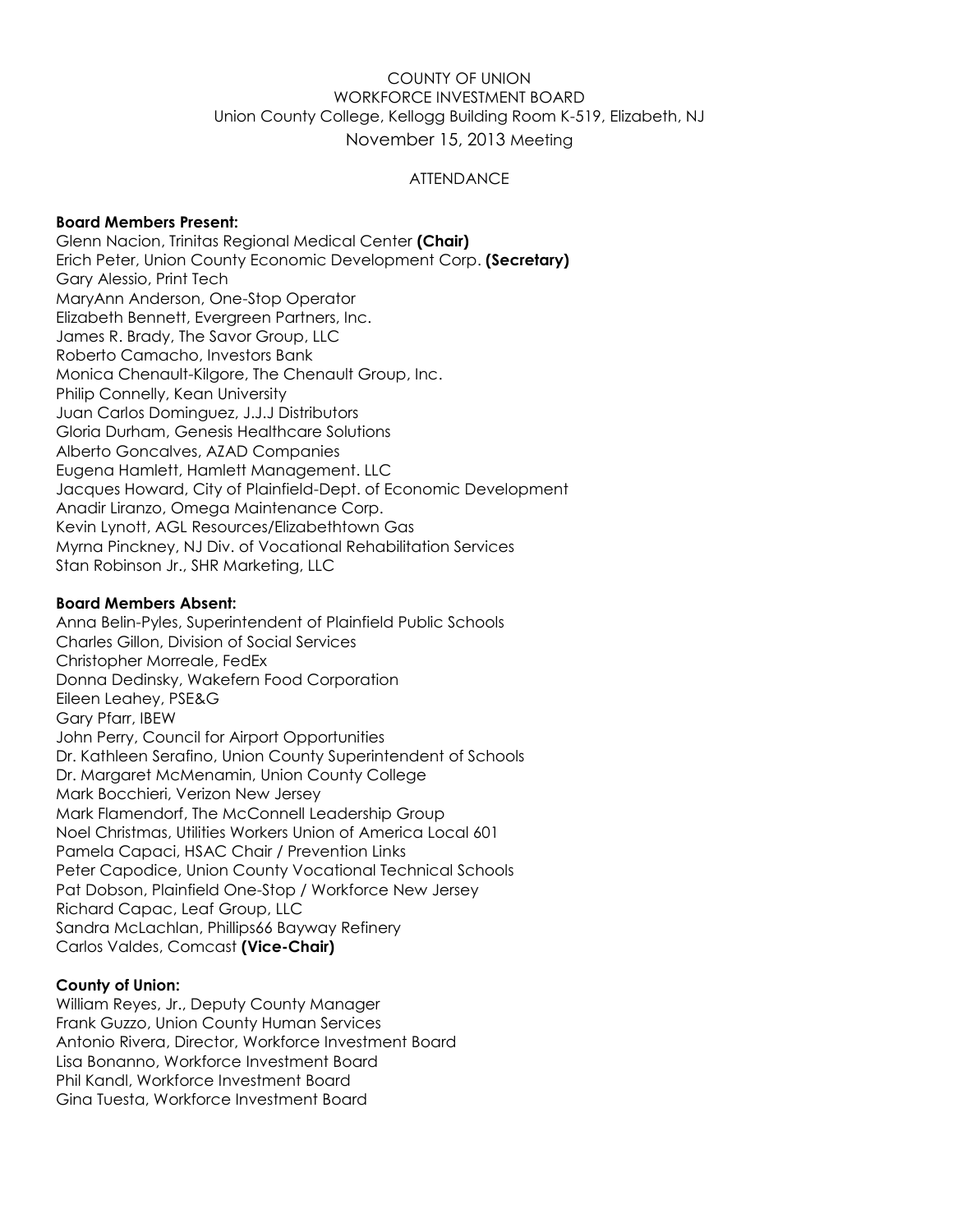County of Union Workforce Investment Board of Directors Meeting Union County College Kellogg Building, Room K-519, Elizabeth, NJ November 15, 2013 **Minutes** 

# **I. CALL TO ORDER**

The meeting was called to order by Workforce Investment Board (WIB) Chairman Mr. Glenn Nacion at 9:10 am.

# **II. OPEN PUBLIC MEETINGS ACT**

Ms. Gina Tuesta read the Open Public Meetings Act Statement.

# **III. ROLL CALL**

Ms. Gina Tuesta conducted the Roll Call.

# **IV. APPROVAL OF THE SEPTEMBER 27, 2013 MEETING MINUTES**

Jacques Howard made a motion to approve the September 27, 2013 Meeting Minutes as presented. It was seconded by Mark Bocchieri and carried unanimously.

## **V. WIB DIRECTOR'S REPORT**

Mr. Antonio Rivera briefly went over the Workforce Investment Board recertification process. Mr. Rivera stated in order to be certified as a Local Workforce Investment Board, at least twelve (12) of the (15) elements have to be satisfactory in the evaluation. Mr. Rivera went through the elements that will need work in order to reach an overall satisfactory evaluation.

- 1. The Board must hold quarterly meetings and meeting minutes should be posted online.
- 2. The Board must convene state required councils and committee meetings, as well as council and committee minutes posted online.
	- One-Stop Committee (required)
	- Adult Literacy Committee (required)
	- Youth Investment Council (required)
	- Disabilities Committee (required)
	- Executive Committee (recommended)
	- Business & Industry Committee (recommended)
- 3. MOU's between the Board, One-Stop Operator and One-Stop Partners.
- 4. The Board's annual evaluation of the local One-Stop delivery system.

Mr. Rivera reported that the One-Stop Committee designed an oversight tool that will assist in the quantitative and qualitative performance assessment of the One-Stop delivery system. Mr. Stan Robinson asked what would be an example of the qualitative aspect. Ms. Monica Chenault-Kilgore responded that in terms of the qualitative data it was suggested to look to the State for guidance, one example would be ascertaining feedback from customers and employers. The qualitative assessment would include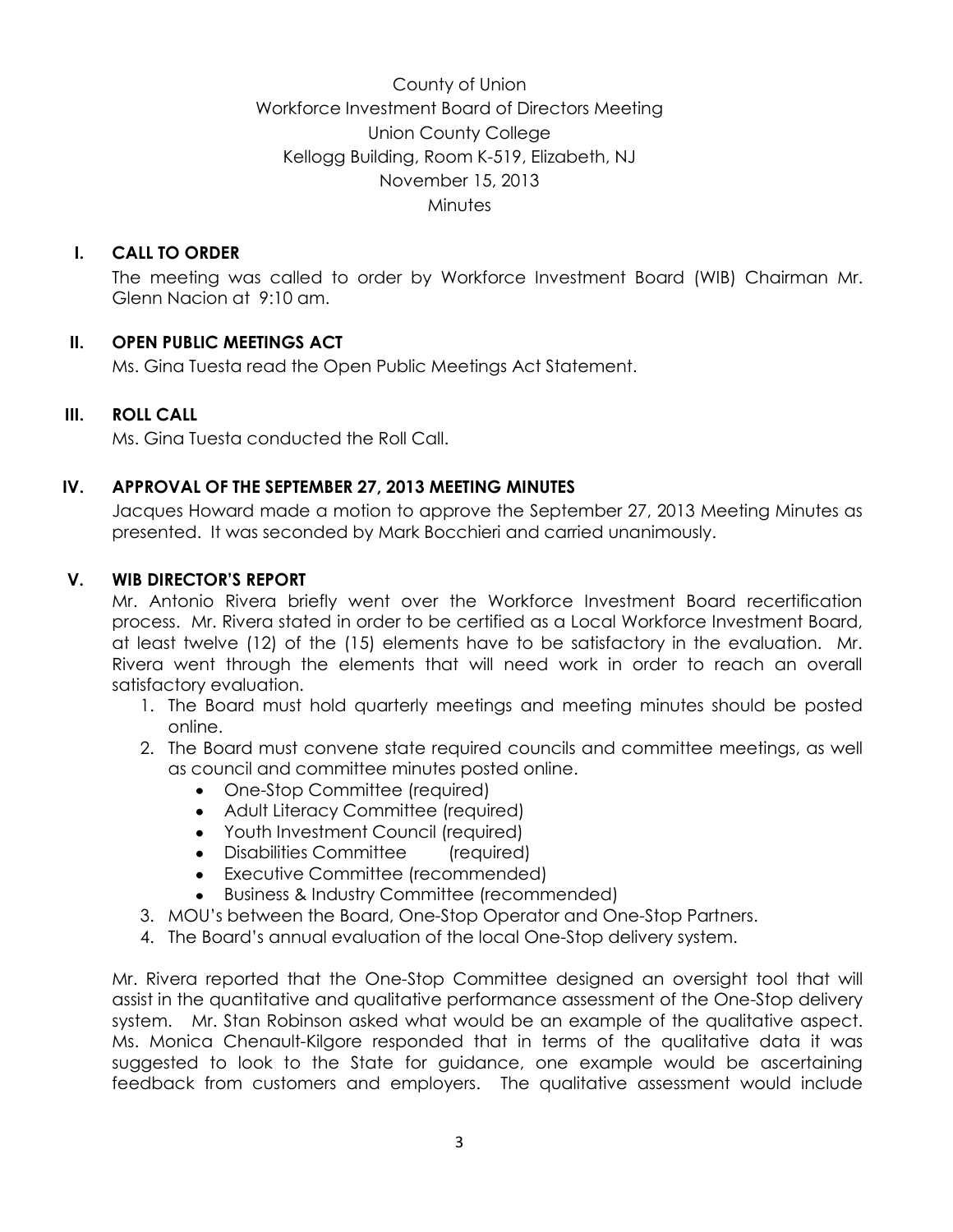reaching out to employers, conducting employer surveys and/ or have a one on one focus group.

Mr. Kevin Lynott stated that the Construction Industry job growth looks temporary, but Healthcare and Retail Hospitality & Tourism seems to be more stable and provide more jobs. Mr. Lynott asked how can people be encouraged and guided to training in those areas. Mr. Rivera answered that the job of the One-Stop Operator was to direct all traffic into the seven industry sectors. Ms. Anderson added that there were workshops and orientation sessions given in both of the One-Stop Centers. The One-Stop constantly promotes the industry growth sectors and encourages people to explore other jobs and occupations.

Mr. Lynott asked if the training program was adequate to match the skills that were needed, and did the State review what training was offered and was it reviewed on a regular basis. Ms. Anderson responded that all the training programs funded by the Workforce Investment Act must be on the State labor demand list. Mr. Rivera noted that this was one of the issues brought up at yesterday's One-Stop Committee meeting. The State does the evaluation of the training programs but the Board is required to do an independent evaluation as well.

## **VI. ONE-STOP OPERATOR'S REPORT**

Ms. MaryAnn Anderson reported on the Plainfield and Elizabeth Union County One-Stop Career Centers. Ms. Anderson reported on the Workforce Learning Link and the *Union County Choices* Occupational Training Program at Union County College. The *Union County Choices program* was a Board of Chosen Freeholders Initiative for 2013. The occupational training includes the following programs:

- Medical Office Assistant with Specialties Patient Care Technician.
- Global Logistics Associate.
- Customer Service Retail Industry

The One Stop was in the process of certifying individuals for WIA eligibility and making referrals to the Elizabeth Development Company's On-the-Job Training Program. The Onthe-Job Training Program was expected to serve twenty-two (22) Adults and twenty-two (22) Dislocated Workers.

The One-Stop serves individuals through vendors who were awarded funding through the NJ Department of Labor & Workforce Development Literacy4Jersey Grant Program. The vendors in Union County include Workforce Advantage, Union County College, Literacy Volunteers of Union County, and the Plainfield Public Library.

The One-Stop Operator revised the Partner Memorandum of Understanding (MOU) which was e-mailed to partners with the return date of November in order to ensure timely submission to the WIB as it relates to Union County WIB's recertification.

The One-Stop was preparing for NJ Department of Labor & Workforce Development annual file validation and review. The One-Stop continued to recruit and enroll participants in the class-size occupational training programs.

Ms. MaryAnn Anderson stated the following for the record: "Due to circumstances beyond the One Stop Operator's control, Operator is going on the record regarding late program start-ups which may have an unfavorable impact on this year's WIA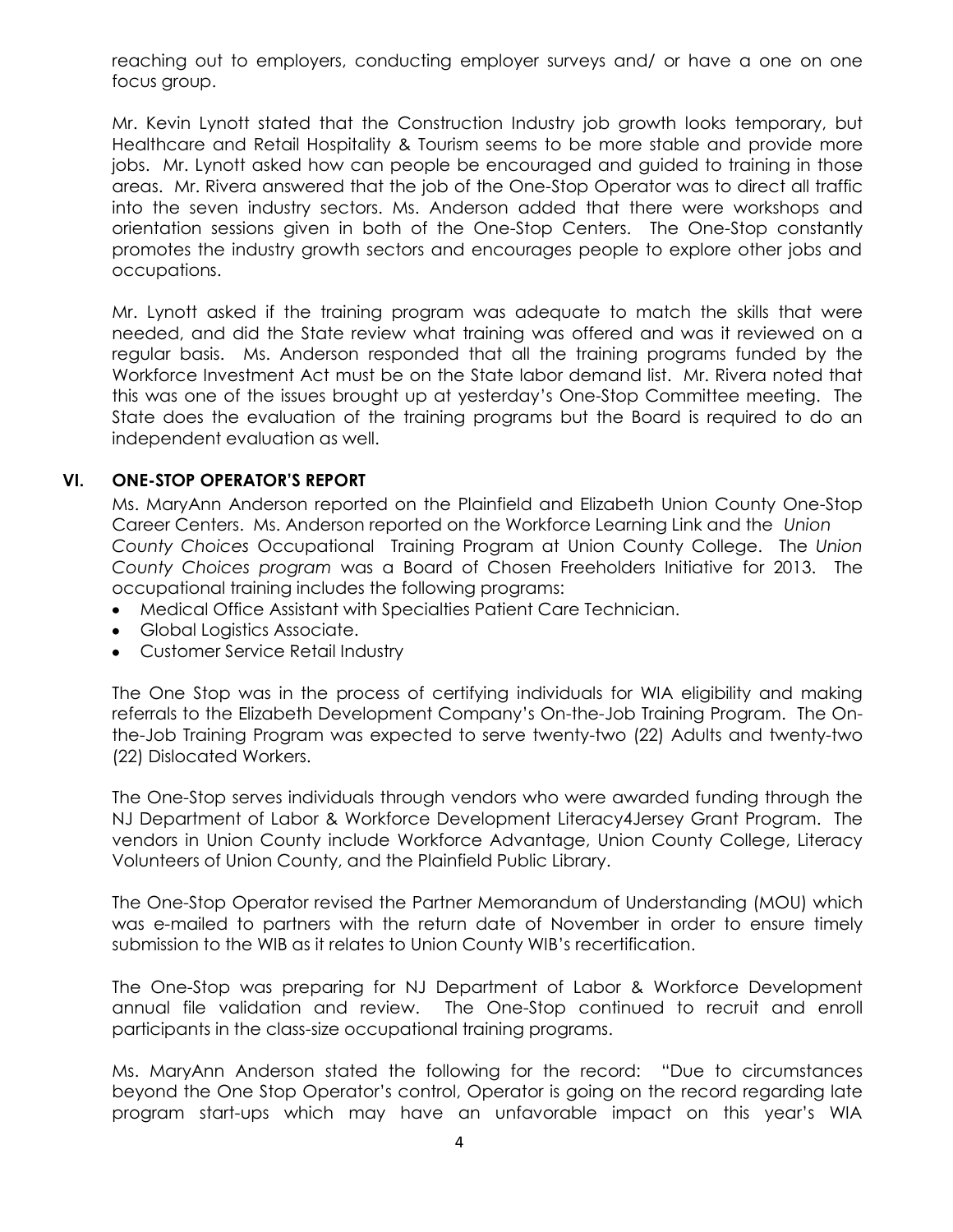Performance and possibly WIB Recertification. Failure to enroll participants into funded programs and expend dollars within required USDOL timeframes could result in sanctions or other punitive measures."

Ms. Anderson read a letter that was received the day before from the NJ Commissioner of Labor and Workforce Development thanking the Workforce Partners, Mr. Rivera and his team for their commitment in putting New Jersey back to work through the resources of the public workforce system and exceeding all nine Common Measures in WIA PY 2013.

Ms. Anderson reported on the One-Stop Career Centers' 2013 accomplishments and the One-Stop Career Centers' 2014 initiatives.

Mr. Nacion thanked Ms. Anderson for an excellent report and on behalf of the entire Board Mr. Nacion thanked Ms. Anderson for all the hard work and congratulated the One-Stop on exceeding the performance standards. Ms. Anderson noted that it was a team effort and acknowledged Ms. Myrna Pinckney with DVRS, Mr. Roberto Claudio with the Employment Service, all the One-Stop Partners, the WIB and everyone else that helped make it happen.

#### **Attachment on file.**

Mr. Nacion introduced the new Deputy County Manager Mr. William Reyes to the Board. Mr. Reyes thanked the entire Board for taking the time from their busy schedule and participating on the Board. Mr. Reyes stated that the Freeholder Board understood how important these programs were to Union County, and his duty was to make sure these programs are successful for all the residents with the help of the WIB, WIB members and everyone involved. Mr. Reyes looked forward to working with all and thanked them for their service and commitment to the residents of Union County.

#### **VII. COMMITTEE REPORTS:**

#### **BUSINESS & INDUSTRY COMMITTEE:**

Mr. Erich Peter reported on the Business & Industry Committee meeting held Friday November 8, 2013 in Cranford. Mr. Peter mentioned that the Committee went over labor market data, and the Committee decided to take a different approach and focused on what training was being provided by the One-Stop and did this training benefit these individuals not only for jobs today but also for jobs 3, 5, 7 years into the future. Mr. Peter stated that the Business & Industry Committee was doing a case study with Ms. Anadir Liranzo, President of Omega Maintenance Corp. who was experiencing difficulty filling 10 positions with her company. The Business and Industry Committee will assist Ms. Liranzo in filling those jobs by using the resources from the WIB and through that process, determine if the training provided by the WIB to the prospective employees was matching up with the employer's skill requirements. As the Committee receives feedback on the case study, the WIB will use it towards the other (7) primary industry sectors. Currently the plan was to assist Ms. Liranzo in filling those jobs. Mr. Peter reported that the Committee had discussed organizing a WIB Holiday Reception. Mr. Rivera reported that on December 18, 2013 the WIB will host a Holiday Networking Event to outreach and network to the business community and market the Workforce Investment Board. Mr. Rivera thanked WIB staff Ms. Lisa Bonanno for doing a great job in organizing the event. Discussion followed.